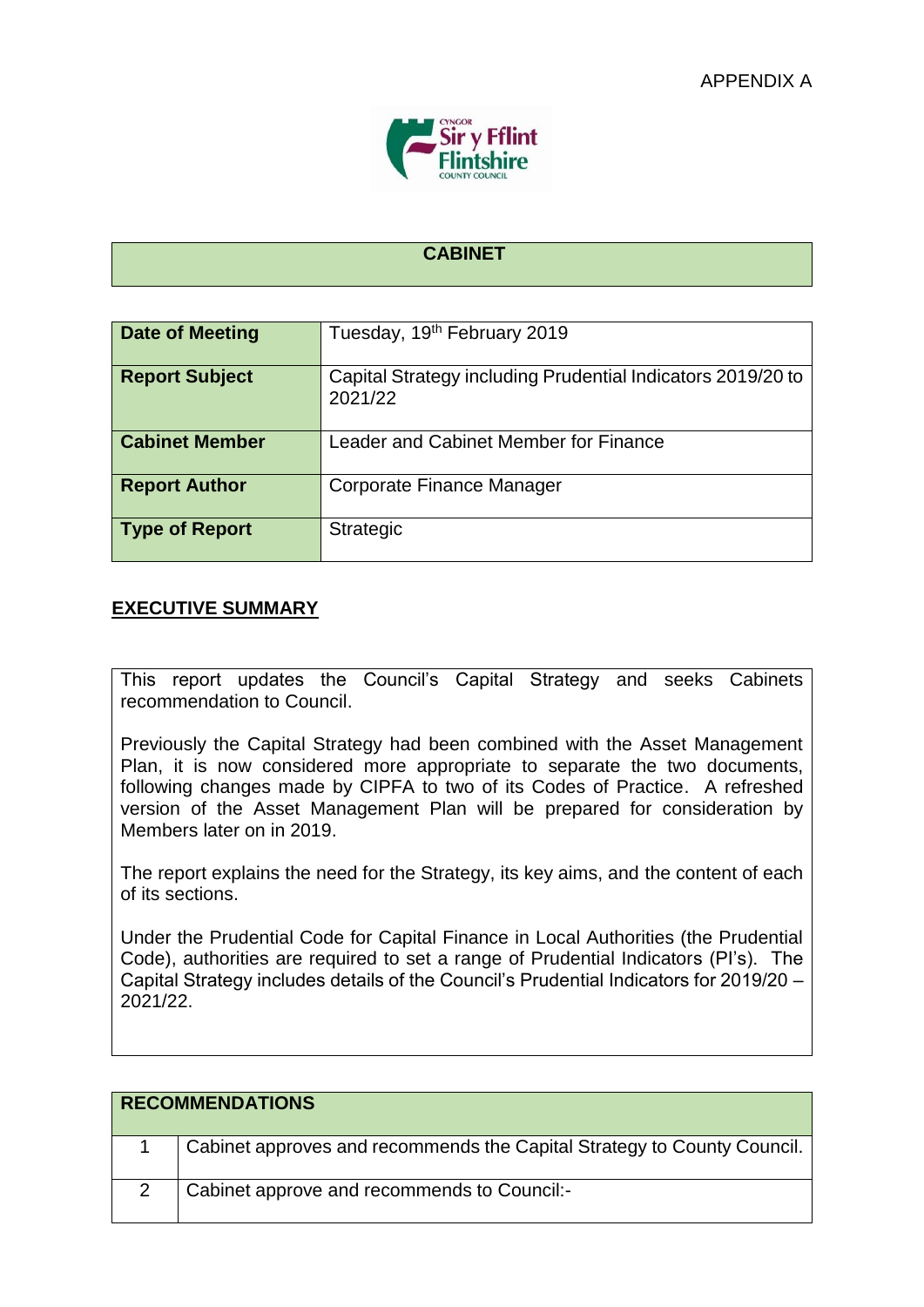| • The Prudential Indicators for 2019/20 - 2021/22 as detailed within<br>Tables 1, and $4 - 7$ inclusive of the Capital Strategy.                                                                                                                          |
|-----------------------------------------------------------------------------------------------------------------------------------------------------------------------------------------------------------------------------------------------------------|
| • Delegated authority for the Corporate Finance Manager to effect<br>movements between the separately agreed limits within the<br>authorised limit for external debt and the operational boundary for<br>external debt (Table 6 of the Capital Strategy). |

## **REPORT DETAILS**

| 1.00 | <b>CAPITAL STRATEGY 2019 - 2022</b>                                                                                                                                                                                                                                                                                                                                                                                                                                                                                                                                                              |
|------|--------------------------------------------------------------------------------------------------------------------------------------------------------------------------------------------------------------------------------------------------------------------------------------------------------------------------------------------------------------------------------------------------------------------------------------------------------------------------------------------------------------------------------------------------------------------------------------------------|
| 1.01 | In February 2016 Cabinet approved a combined Capital Strategy and Asset<br>Management Plan. This recognised the significant and valuable resource<br>which the Council's assets (valued at £742m in the 2017/18 Balance Sheet<br>represent), defined the way in which the Council intended to manage its<br>Asset portfolio, alongside a strategy for developing its capital programme.                                                                                                                                                                                                          |
| 1.02 | The Chartered Institute of Public Finance and Accountancy's Treasury<br>Management in the Public Services: Code of Practice 2017 Edition (the<br>Code), requires that the Council has in place a Capital Strategy (the<br>Strategy). The guidance to the Code defines the specific requirements of<br>the Strategy. This requirement is best met by separating the Strategy from<br>the Asset Management Plan. This report updates the Strategy for Council's<br>consideration. An updated version of the Asset Management Plan will be<br>prepared for members' consideration later on in 2019. |
| 1.03 | The key aims of the Strategy are to explain the ways in which the capital<br>programme is developed and funded, the potential impact it has on the<br>Council's Medium Term Financial Strategy (MTFS) and the way in which it<br>relates to the Council's Treasury Management Strategy. The Strategy is an<br>overarching document and refers to other documents such as the Capital<br>Programme, the Treasury Management Strategy and the MRP Policy. The<br>Strategy is split into a number of sections as described below. The Strategy<br>is enclosed as Appendix 1.                        |
| 1.04 | <b>Capital Expenditure</b>                                                                                                                                                                                                                                                                                                                                                                                                                                                                                                                                                                       |
|      | This section defines Capital Expenditure and that there is some limited local<br>discretion in the definition as reflected in the Council's accounting policies.                                                                                                                                                                                                                                                                                                                                                                                                                                 |
| 1.05 | <b>Resources</b>                                                                                                                                                                                                                                                                                                                                                                                                                                                                                                                                                                                 |
|      | This section explains the way in which the capital programme is funded. The<br>Council has a number of funding sources but these sources are limited and<br>in some cases, particularly capital receipts, diminishing. Some of those<br>sources, particularly prudential borrowing, add pressure to the Council's<br>MTFS.                                                                                                                                                                                                                                                                       |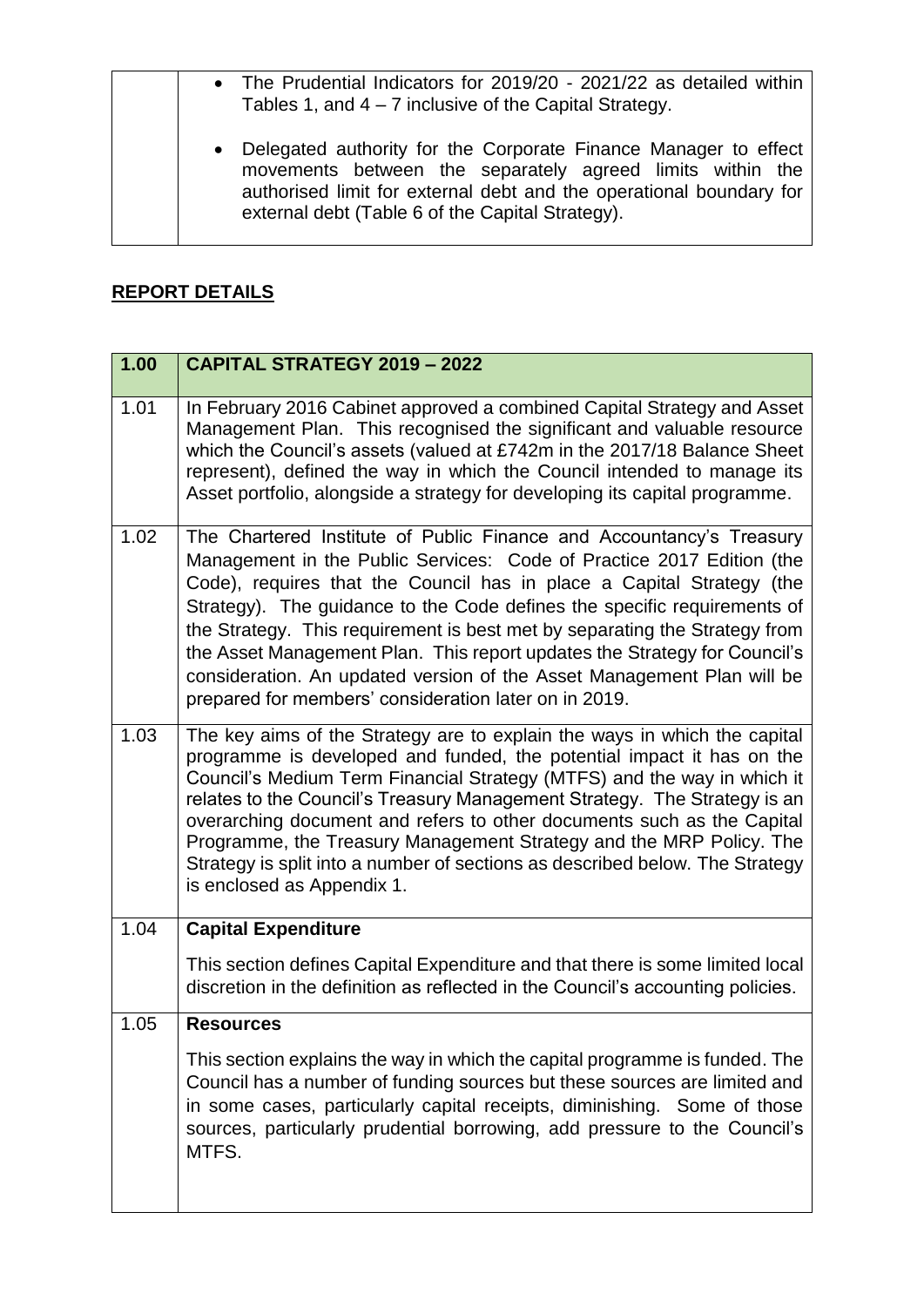| 1.06 | <b>Prioritisation of Capital Expenditure</b>                                                                                                                                                                                                                                                                                                                                                                                                                                                                                                                               |
|------|----------------------------------------------------------------------------------------------------------------------------------------------------------------------------------------------------------------------------------------------------------------------------------------------------------------------------------------------------------------------------------------------------------------------------------------------------------------------------------------------------------------------------------------------------------------------------|
|      | This section explains the way in which the capital programme is divided into<br>three sections and how decisions are made as to which schemes to include<br>in each section in each year.                                                                                                                                                                                                                                                                                                                                                                                  |
| 1.07 | Governance                                                                                                                                                                                                                                                                                                                                                                                                                                                                                                                                                                 |
|      | This section explains the governance arrangements in place in the<br>development and monitoring of the capital programme.                                                                                                                                                                                                                                                                                                                                                                                                                                                  |
| 1.08 | <b>Capital Expenditure Plans</b>                                                                                                                                                                                                                                                                                                                                                                                                                                                                                                                                           |
|      | This section refers to the Council's capital expenditure plans as agreed in<br>its capital programme. It covers:<br>Capital expenditure plans<br>The way in which those plans are expected to be financed<br><b>Minimum Revenue Provision</b><br>Estimates of the Capital Financing Requirement, a measure of<br>unfinanced expenditure                                                                                                                                                                                                                                    |
| 1.09 | <b>Treasury Management</b>                                                                                                                                                                                                                                                                                                                                                                                                                                                                                                                                                 |
|      | This section covers the way in which the Strategy relates to the Council's<br>treasury management activity. It covers:<br>The Council's Borrowing Strategy<br>$\frac{1}{2}$<br>The relationship between the Council's debt portfolio and its Capital<br><b>Financing Requirement</b><br>The Authorised Limit and Operational Debt Limits for borrowing,<br>$\overline{\phantom{a}}$<br>ensuring the limits on the Council's exposure to debt are set<br>The Council's Investment Strategy<br>$\blacksquare$<br>Treasury Management governance.<br>$\overline{\phantom{a}}$ |
| 1.10 | <b>Commercial activities</b>                                                                                                                                                                                                                                                                                                                                                                                                                                                                                                                                               |
|      | This section reports that the Council has limited commercial activity, having<br>a limited portfolio of investment properties (agricultural properties and<br>industrial units).                                                                                                                                                                                                                                                                                                                                                                                           |
| 1.11 | <b>Liabilities</b>                                                                                                                                                                                                                                                                                                                                                                                                                                                                                                                                                         |
|      | This section explains the liabilities which the Council has, in particular the<br>deficit on its pension fund, and links with the Council's Statement of<br>Accounts.                                                                                                                                                                                                                                                                                                                                                                                                      |
| 1.12 | <b>Revenue budget implications</b>                                                                                                                                                                                                                                                                                                                                                                                                                                                                                                                                         |
|      | This section shows the impact of the capital financing costs on the revenue<br>stream of the Council's budget.                                                                                                                                                                                                                                                                                                                                                                                                                                                             |
| 1.13 | Knowledge and skills                                                                                                                                                                                                                                                                                                                                                                                                                                                                                                                                                       |
|      | This section details the skills of officers involved in developing and<br>managing the capital programme and treasury management activity, and                                                                                                                                                                                                                                                                                                                                                                                                                             |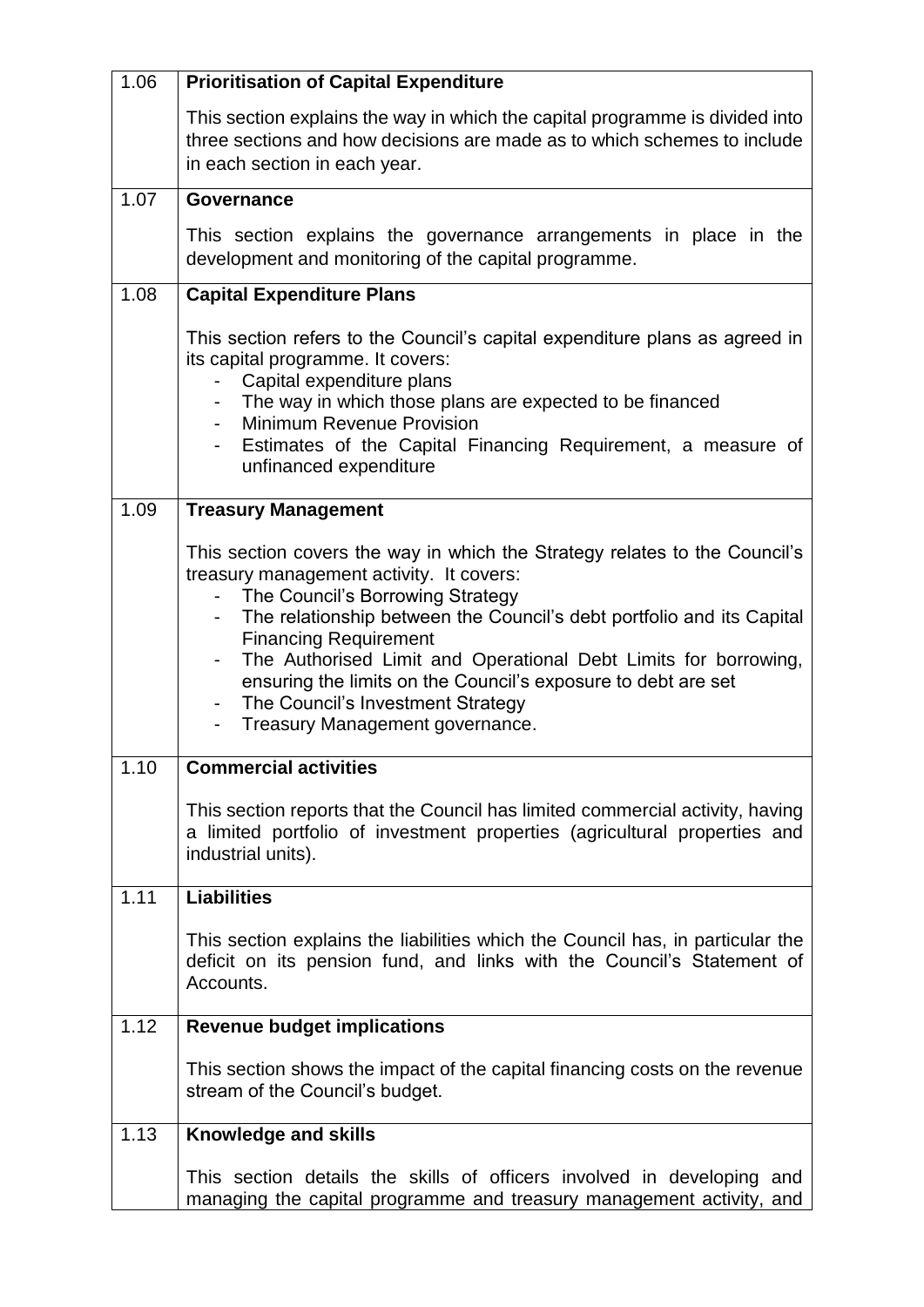|      | explains that the Council makes use of external advisers to assist with this<br>activity.                                                                                                                             |
|------|-----------------------------------------------------------------------------------------------------------------------------------------------------------------------------------------------------------------------|
| 1.14 | <b>Prudential Indicators</b><br>The Authority is required by the Code to develop and monitor Prudential<br>Indicators. These are contained within the various sections of the Strategy,<br>and are indicated as such. |

| 2.00 | <b>RESOURCE IMPLICATIONS</b>                                                         |
|------|--------------------------------------------------------------------------------------|
| 2.01 | Implications for assets and financial implications are set out within the<br>report. |

| 3.00 | <b>CONSULTATIONS REQUIRED / CARRIED OUT</b>                                                                                                                                                                                                                                                       |
|------|---------------------------------------------------------------------------------------------------------------------------------------------------------------------------------------------------------------------------------------------------------------------------------------------------|
| 3.01 | Arlingclose, the Council's Treasury Management advisers have been<br>consulted on the preparation of the Strategy.                                                                                                                                                                                |
| 3.02 | The updated Capital Strategy is being referred to the Corporate Resources<br>Overview and Scrutiny Committee for comment at its meeting on 14 <sup>th</sup><br>February 2019 with their comments being fed back to Cabinet verbally<br>before being discussed at County Council in February 2019. |

| $\overline{4.00}$ | <b>RISK MANAGEMENT</b>                                                                                                                                                                                                                                                                         |
|-------------------|------------------------------------------------------------------------------------------------------------------------------------------------------------------------------------------------------------------------------------------------------------------------------------------------|
| 4.01              | Decisions made which involve the Council's assets and its Capital<br>Programme often have very large and long term financial implications. The<br>purpose of the Capital Strategy includes setting a clear framework within<br>which such decisions can be made mitigating the risks involved. |

| 5.00 | <b>APPENDICES</b>             |
|------|-------------------------------|
| 5.01 | Appendix 1 – Capital Strategy |

| 6.00 | <b>LIST OF ACCESSIBLE BACKGROUND DOCUMENTS</b>                                                                                                 |
|------|------------------------------------------------------------------------------------------------------------------------------------------------|
| 6.01 | <b>Contact Officer:</b> Gary Ferguson - Corporate Finance Manager<br>Telephone: 01352 702271<br><b>E-mail: gary.ferguson@flintshire.gov.uk</b> |